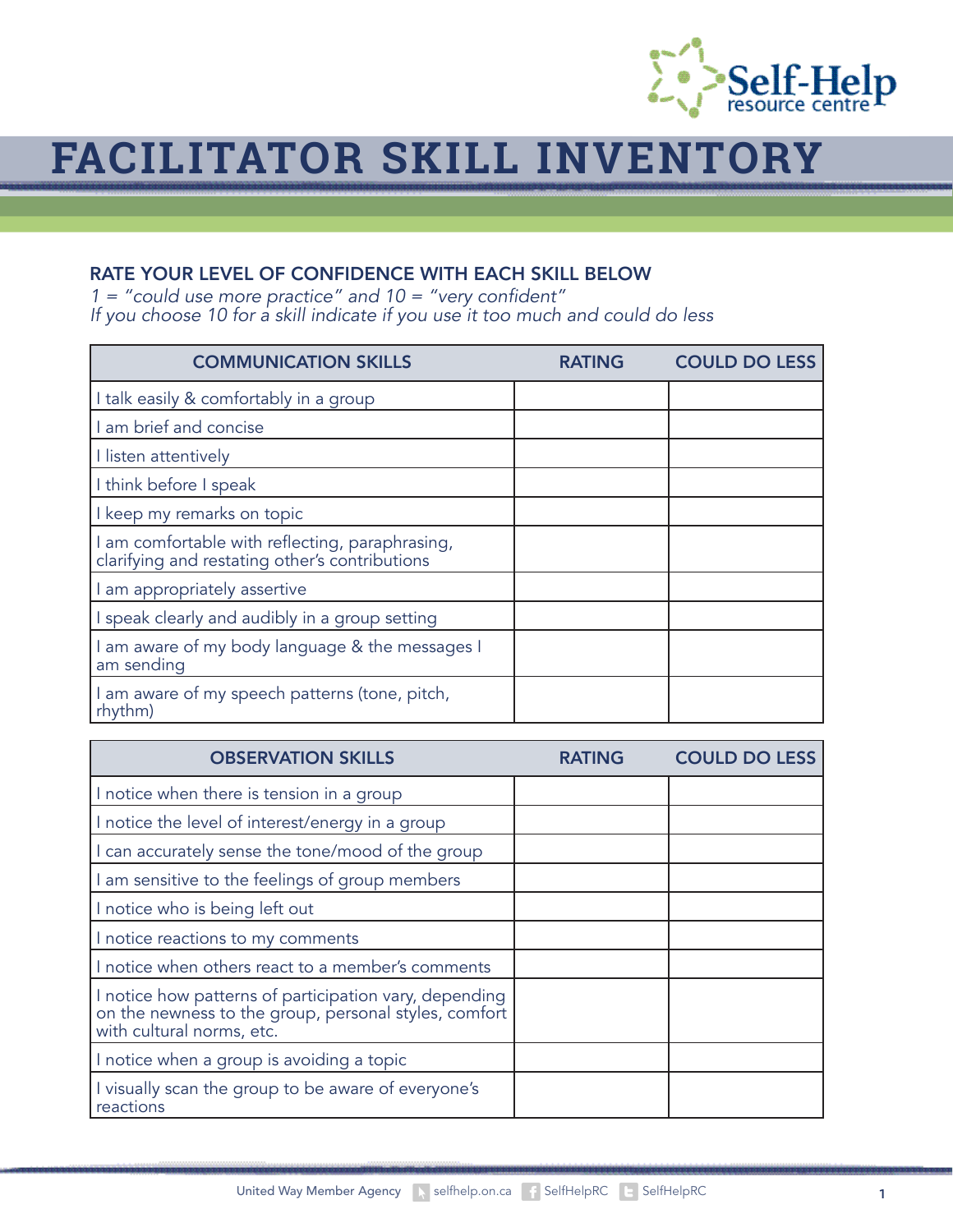

## **FACILITATOR SKILL INVENTORY**

| <b>EMOTIONAL INTELLIGENCE SKILLS</b>                                                    | <b>RATING</b> | <b>COULD DO LESS</b> |
|-----------------------------------------------------------------------------------------|---------------|----------------------|
| I can tell others what I am feelings and what I need                                    |               |                      |
| I can express anger appropriately                                                       |               |                      |
| am willing to express my disagreement                                                   |               |                      |
| can express and demonstrate warmth and openness                                         |               |                      |
| I can express appreciation                                                              |               |                      |
| I use humour appropriately                                                              |               |                      |
| am comfortable with conflict                                                            |               |                      |
| I am comfortable and know how to respond when a<br>member's anger is directed toward me |               |                      |
| I am comfortable with others' expressions of<br>closeness and affection                 |               |                      |
| am comfortable with silence                                                             |               |                      |
| am comfortable with all emotions                                                        |               |                      |
| I am sensitive to the emotional temperature of the<br>group and plan accordingly        |               |                      |

| <b>REFLECTIVE PRACTITIONER SKILLS</b>                                           | <b>RATING</b> | <b>COULD DO LESS</b> |
|---------------------------------------------------------------------------------|---------------|----------------------|
| seek to understand why I do what I do                                           |               |                      |
| I welcome feedback on my facilitation skills                                    |               |                      |
| accept others' support                                                          |               |                      |
| I question the strategies & processes I use                                     |               |                      |
| I am patient                                                                    |               |                      |
| I regularly review my skill development                                         |               |                      |
| am curious and willing to learn                                                 |               |                      |
| I understand my personal style and how it affects my<br>interactions in a group |               |                      |
| I have identified my personal triggers & know how to<br>tend to them            |               |                      |
| I centre myself before each meeting                                             |               |                      |
| I use breaks as a breather, energizer, or timeout as<br>needed                  |               |                      |
| I focus less on outcome & more on process                                       |               |                      |